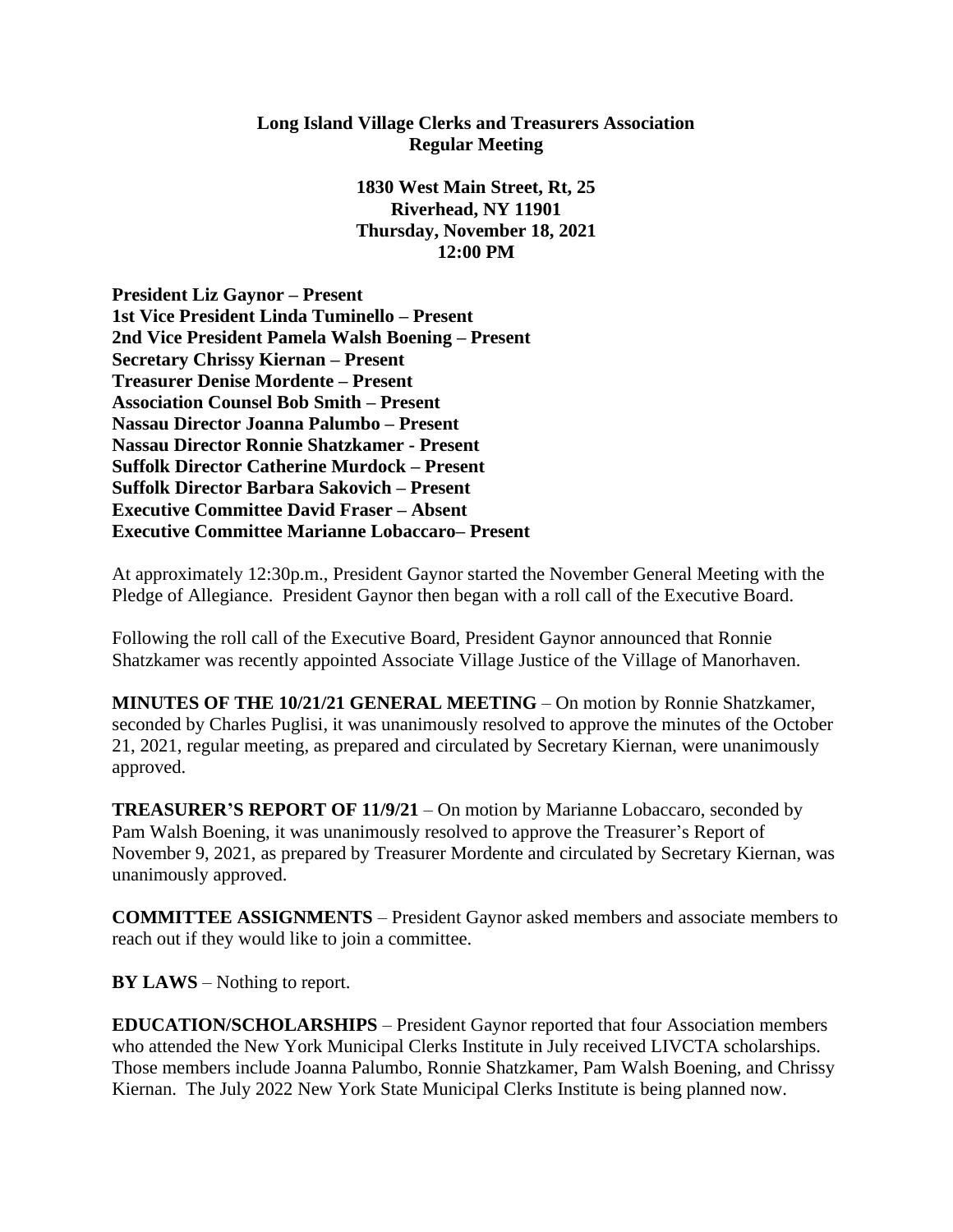**MEMBERSHIP - 2021-2022 LIVCTA DIRECTORY** – 2<sup>nd</sup> Vice President Walsh Boening announced that the 2021-2022 LIVCTA Directory is near completion.

**FINANCE –** Nothing to report.

**SUNSHINE COMMITTEE** – Nothing to report.

**NEW BUSINESS** - Marianne Lobaccaro reported that as the New York State Municipal Finance Officers President, she will be participating in the Legislative Priorities meeting with the New York Conference of Mayors on December 8<sup>th</sup> in preparation of the New York State Legislative Session. On November  $9<sup>th</sup>$  and  $10<sup>th</sup>$ , Marianne added that she participated in a New York Conference of Mayors (NYCOM) Meeting in Canandaigua, NY and at the meeting, NYCOM noted its strong relationship and confidence in Governor Hochul in accomplishing NYCOM's legislative priorities, as well as the possible rebranding of Aid and Incentives for Municipalities "AIM" funding. Marianne also shared that NYCOM has information on the Infrastructure Investment and Jobs Act, utilities audit program, and a revised Advocacy Update document as prepared by Barbara Van Epps on the NYCOM website.

**ROLL CALL** – President Gaynor began a roll call of attendees.

**TOYS FOR TOTS** – Lisa Guerin, Toys for Tots Co-Chair, announced that toy collection boxes are available.

**APPROVAL OF FEE FOR AUDIT SERVICES** – On motion by Brian Harty, seconded by Marianne Lobaccaro, it was unanimously resolved to approve the proposal of Cullen & Danowski LLP in the amount of \$1000.00 for the preparation of audited financial statements of the Long Island Village Clerks & Treasurers Association.

**APPROVAL OF CONTRIBUTION TO IIMC REGION I MEETING** – President Gaynor expressed a desire to make a \$275.00 contribution on behalf of the Association for the upcoming IIMC Region I Meeting. On motion by Pam Walsh Boening, seconded by Joanna Palumbo, it was unanimously resolved to authorize a \$275.00 contribution for the IIMC Region I Meeting.

**NEXT MEETING – DECEMBER 9TH – HOLIDAY LUNCHEON AND TOYS FOR TOYS TOY COLLECTION DRIVE –** President Gaynor reminded members that the Holiday Luncheon and Toy Collection Drive will be held on Thursday, December 9<sup>th</sup> at the Melville Marriott. The Association will be collecting raffle prize donations. There will also be a \$30 grab bag, men purchase for men and women for women. If you bring a gift, you get a gift. The Association is also looking for sponsors for hospitality and centerpieces.

President Gaynor also announced that the NYCOM Election Workshop will be held on Wednesday, January  $12<sup>th</sup>$  at the Radisson in Hauppauge. Wade Beltramo will be available for the Election Workshop as Rebecca Ruscito will be on maternity leave. Rebecca welcomed a baby girl, Harper, on October  $7<sup>th</sup>$ .